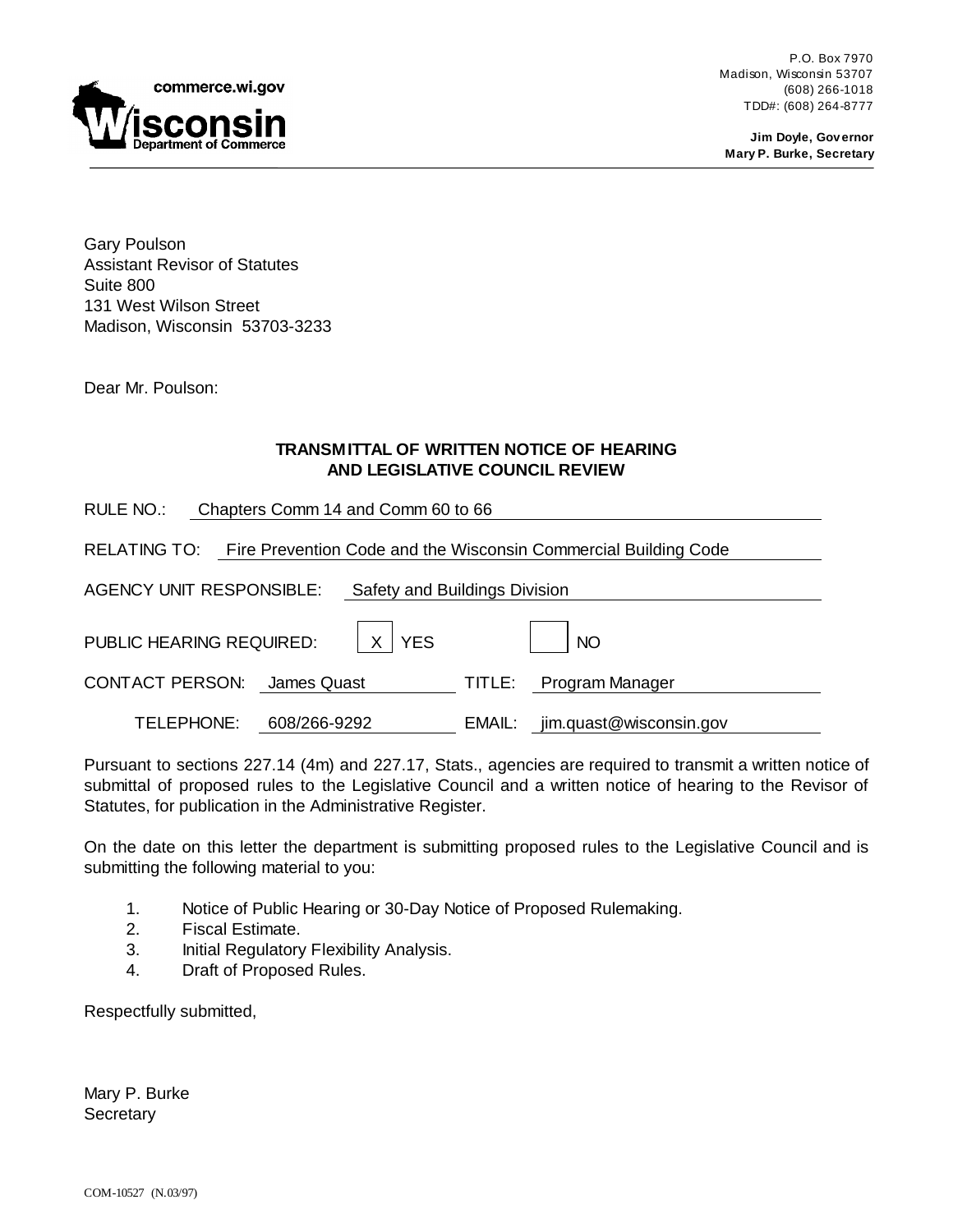COM-10546 (R.01/05)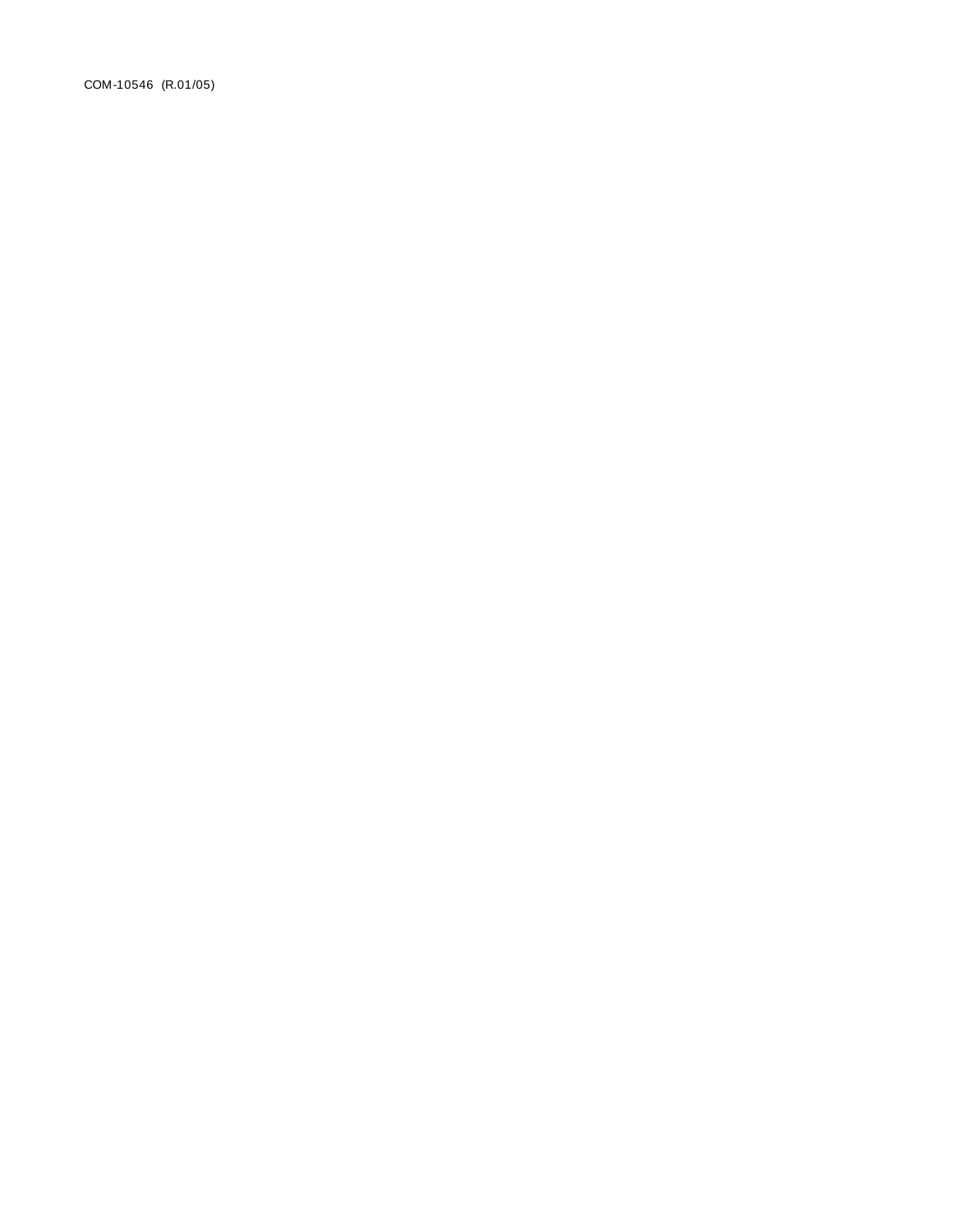### STATE OF WISCONSIN DEPARTMENT OF COMMERCE

# **NOTICE OF PUBLIC HEARING**

NOTICE IS HEREBY GIVEN that pursuant to chapter 101, Stats., the Department of Commerce will hold a public hearing on proposed rules under chapters Comm 14 and Comm 60 to 66 relating to the Fire Prevention Code and the Commercial Building Code.

The public hearing will be held as follows:

**Date and Time: Location:** Thursday, December 21, 2006 First Floor Conference Room 9:30 a.m. Thompson Commerce Center

201 West Washington Avenue Madison

Interested persons are invited to appear at the hearing and present comments on the proposed rules. Persons making oral presentations are requested to submit their comments in writing. Persons submitting comments will not receive individual responses. The hearing record on this proposed rulemaking will remain open until January 5, 2007, to permit submittal of written comments from persons who are unable to attend the hearing or who wish to supplement testimony offered at the hearing. Written comments should be submitted to James Quast, at the Department of Commerce, P.O. Box 2689, Madison, WI 53701-2689, or Email at jquast@commerce.state.wi.us.

This hearing is held in an accessible facility. If you have special needs or circumstances that may make communication or accessibility difficult at the hearing, please call (608) 266-8741 or (608) 264-8777 (TTY) at least 10 days prior to the hearing date. Accommodations such as interpreters, English translators, or materials in audio tape format will, to the fullest extent possible, be made available upon a request from a person with a disability.

The proposed rules and an analysis of the proposed rules are available on the Internet at the Safety and Buildings Division Web site at www.commerce.wi.gov/SB/. Paper copies may be obtained without cost from Roberta Ward, at the Department of Commerce, Program Development Bureau, P.O. Box 2689, Madison, WI 53701-2689, or Email at roberta.ward@wisconsin.gov, or at telephone (608) 266-8741 or (608) 264- 8777 (TTY). Copies will also be available at the public hearing.

The small business regulatory coordinator for the Department of Commerce is Carol Dunn, who may be contacted at telephone (608) 267-0297, or Email at carol.dunn@wisconsin.gov.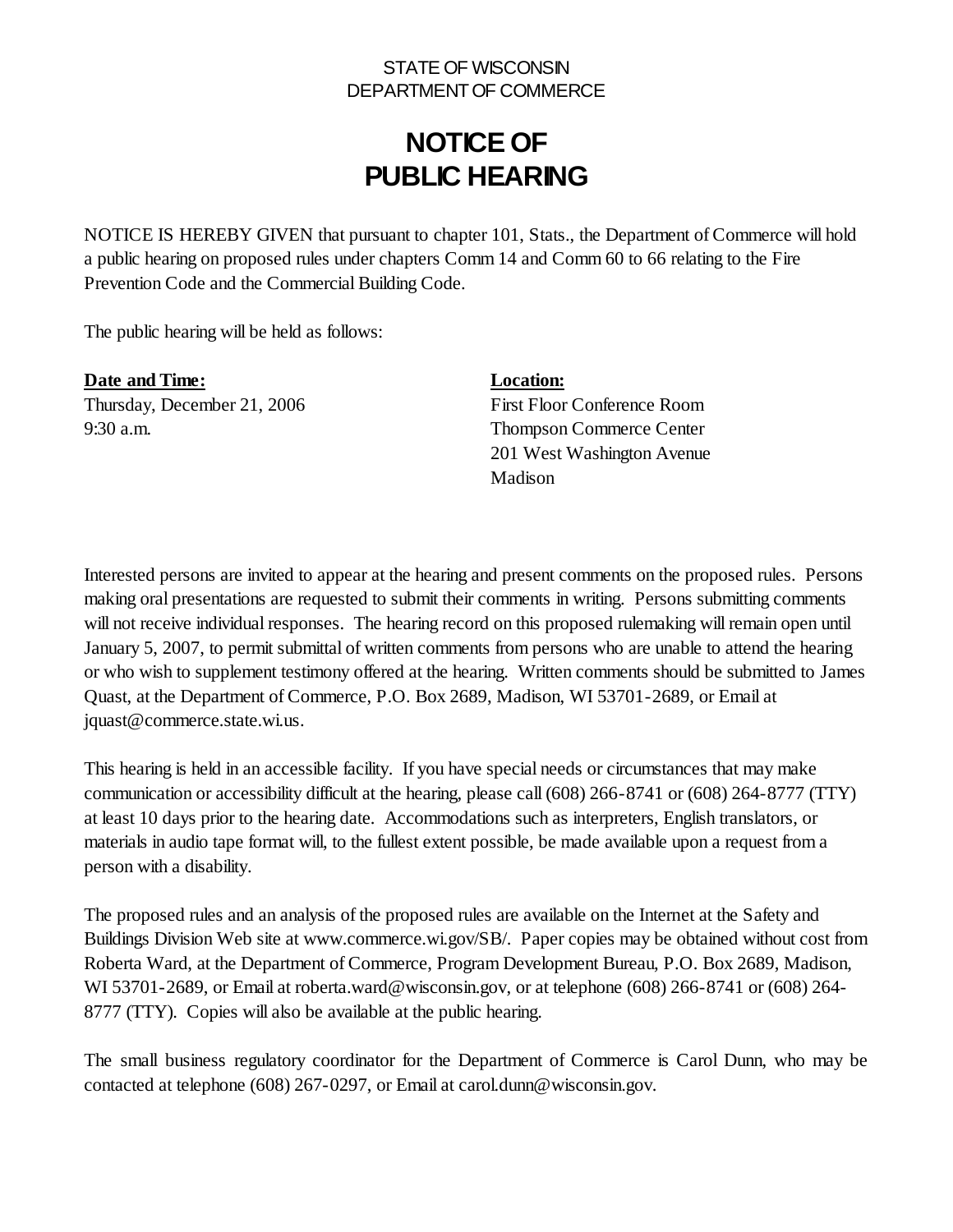COM-10543 (R.06/04)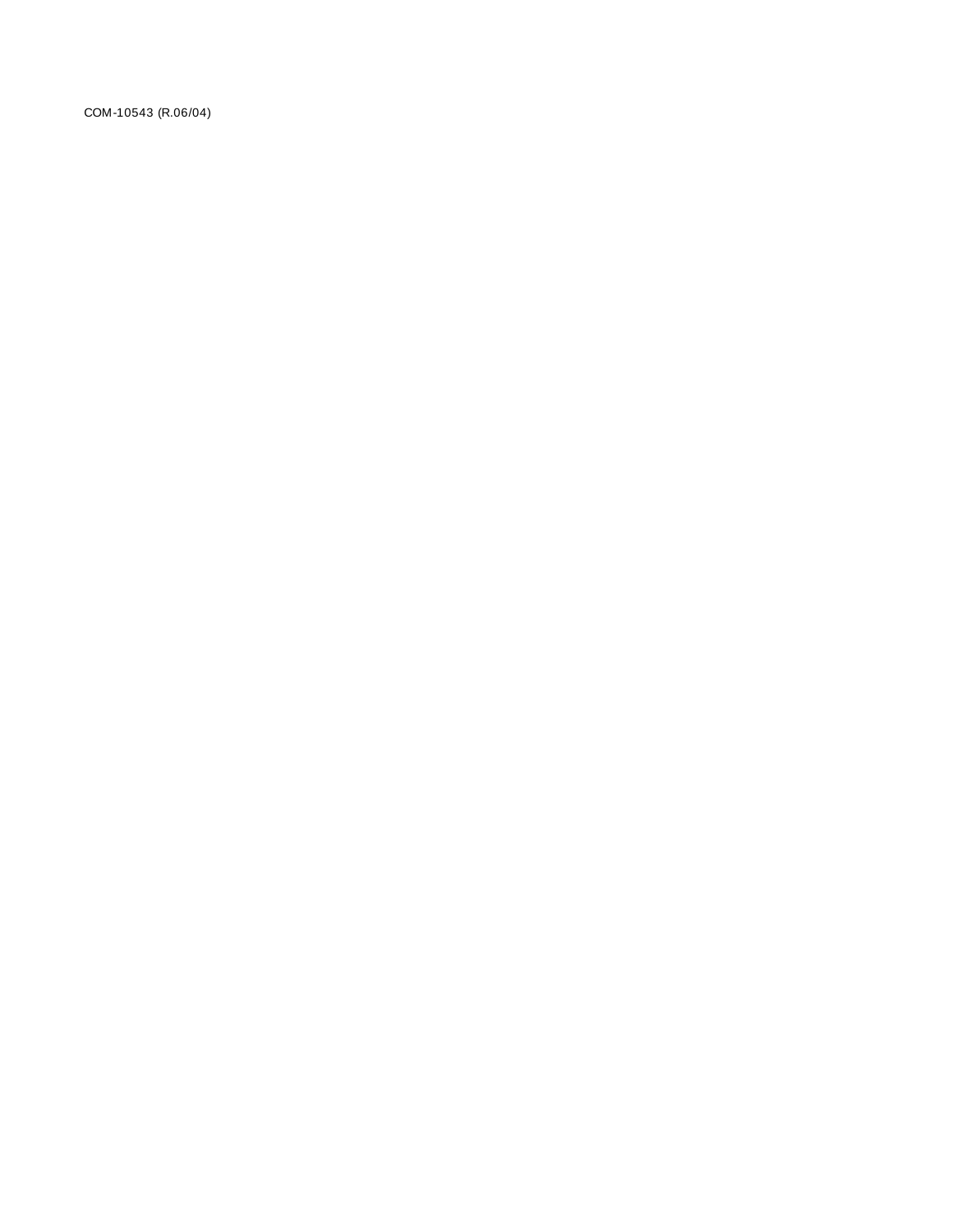

**State of Wisconsin \** Department of Commerce

# **HEARING DRAFT of PROPOSED RULES**

**Rule No.: Chapters Comm 14 and Comm 60 to 66**

**Relating to: Fire Prevention Code and**

**Wisconsin Commercial Building Code**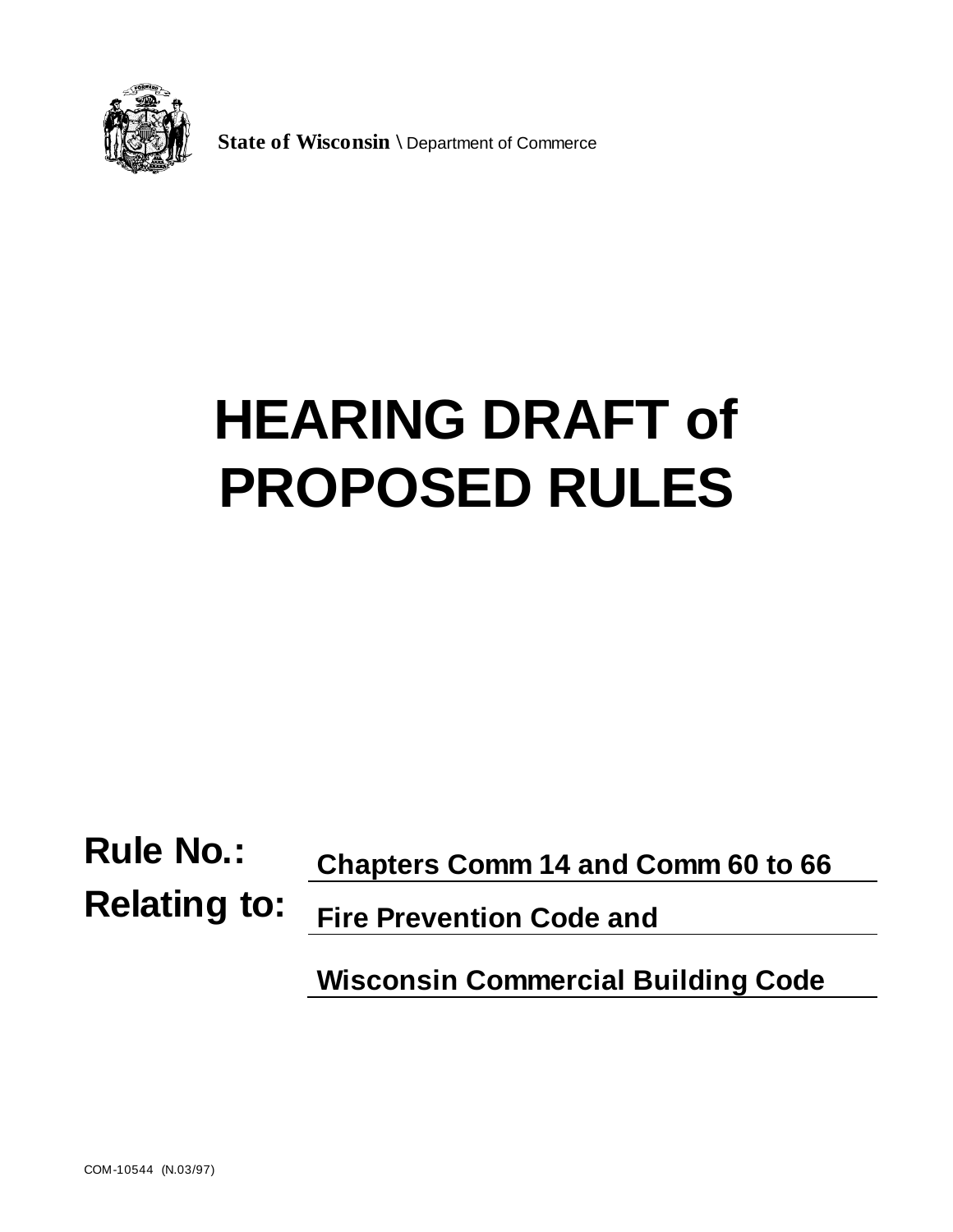# **INITIAL REGULATORY FLEXIBILITY ANALYSIS**

# **Department of Commerce**

RULE NO.: Chapters Comm 14 and Comm 60 to 66

RELATING TO: Fire Prevention Code and the Wisconsin Commercial Building Code

1. Types of small businesses that will be affected by the rules.

The requirements of the Fire Prevention Code and the Commercial Building Code impact all businesses, regardless of size, utilizing public buildings and places of employment in Wisconsin. The codes impact a variety of businesses, including small businesses, particularly those businesses that design, build, or maintain commercial buildings; provide or produce building materials or components; own commercial buildings; or occupy commercial buildings. It is indeterminable how many small businesses may be impacted by the rules in some manner.

2. Reporting, bookkeeping and other procedures required for compliance with the rules.

The proposed rule revisions do not substantially modify the current administrative requirements of the Fire Prevention Code or the Commercial Building Code. Therefore, this type of impact on small businesses will not substantially change.

3. Types of professional skills necessary for compliance with the rules.

The codes establish numerous technical standards that are to be adhered to when designing, constructing, using, operating or maintaining a commercial building in order to protect public health, safety and welfare. The design, construction and maintenance of public buildings and places of employment typically necessitate building owners to acquire the services of architects, engineers, designers and various tradesmen, including plumbers, electricians, sheet metal workers, carpenters, sprinkler fitters and contractors.

4. Rules have a significant economic impact on small businesses.



No Rules not submitted to Small Business Regulatory Review Board



Yes Rules submitted to Small Business Regulatory Review Board

COM-10547 (R.05/05)